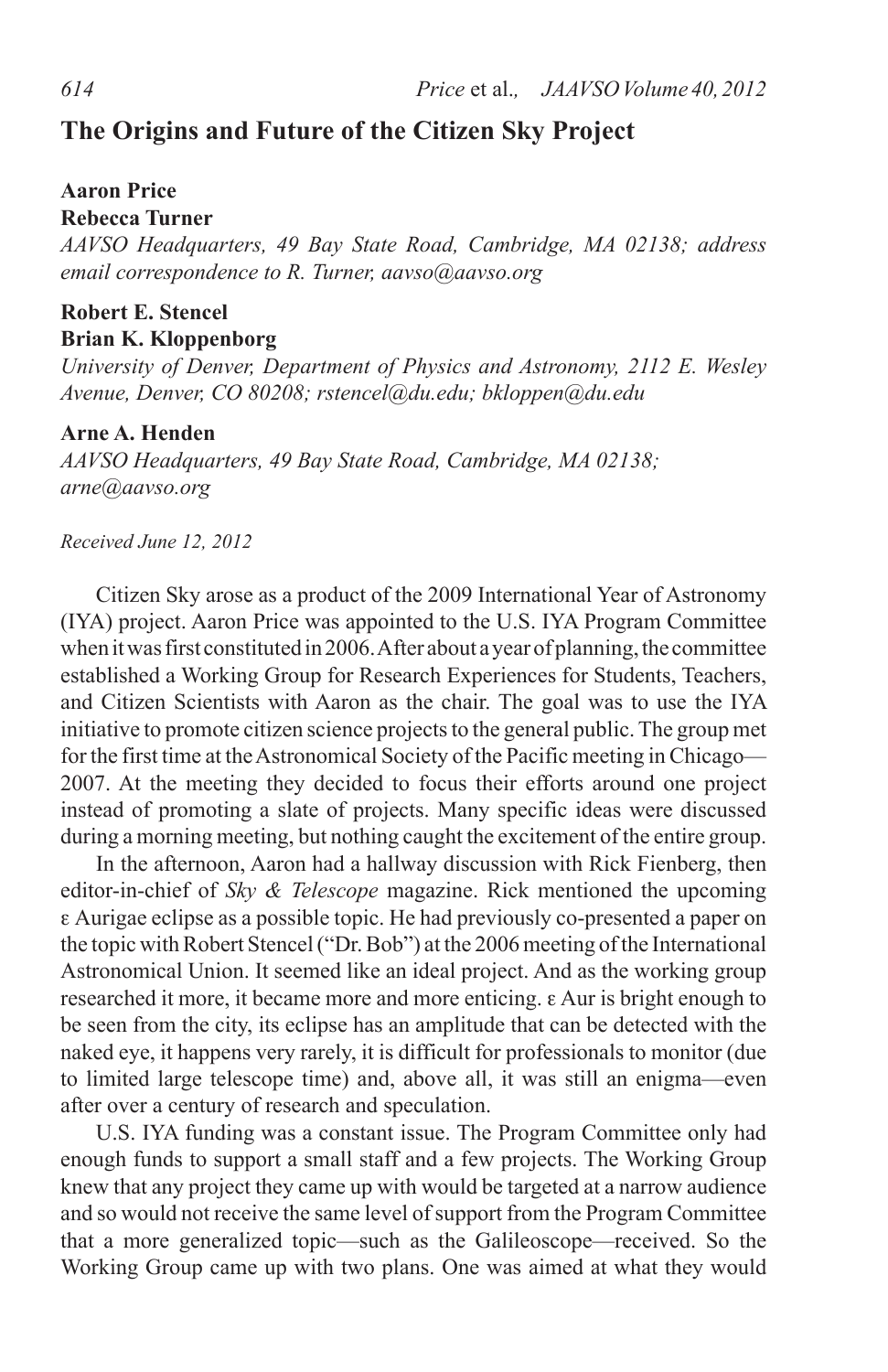do with zero funding—what each member of the group could contribute gratis and/or can do as part of their regular job. For the AAVSO, this meant issuing an *Alert Notice* on the topic, making charts, and running a regular campaign, but not much more. They also came up with a program to implement if they could raise substantial levels of support. After these two plans were in place, they looked for funding.

The National Science Foundation (NSF) seemed like a natural fit. They fund citizen science, have a nice history with the AAVSO, and the working group had some experience writing proposals for them. However, strong NSF proposals are not easy to assemble. It took almost six months to write the Citizen Sky proposal. Aaron wrote a draft, circulated it amongst the Working Group, and then they held conference calls to discuss revisions. The process went very smoothly, but took a lot of time.

AAVSO Director Arne Henden was chosen as the project's principal investigator (PI) because Aaron did not yet have a Ph.D. (he was in graduate school at the time). All of the co-PIs contributed to the proposal. In addition to Aaron, they were Lucy Fortson, Jordan Raddick, and Bob Stencel. Ryan Wyatt also contributed to the proposal and was a member of the advisory board along with Chris DuPree, Suzanne Jacoby, Hee-Sun Lee, and David Anderson. The proposal itself was originally called STARS—Science Through the Astronomical Research of Stars. It was after funding that it was changed to Citizen Sky, a name first proposed by Rebecca Turner.

Robert Stencel served as scientific advisor from the very beginning. The original idea to involve web cams and DSLR cameras began with him. He provided much needed scientific advice and also a welcome sense of humor when things got tight and deadlines loomed. He also recruited a graduate student of his, Brian Kloppenborg, into the project.

By the time we submitted the proposal to the NSF's Informal Science Education (ISE) program, which funds their citizen science projects, the budget had increased to about \$796,000 for a three-year project. It was an interdisciplinary project with funding for modeling software, workshops, a high-end planetarium show, journal publication, Science Olympiad materials, and much more. The scientific goal of the project was to collect data to help researchers uncover what is causing the e Aur eclipse. The educational goal was to involve the public in all aspects of a scientific project. Instead of focusing solely on data collection, the project aimed to train participants to analyze data, pose their own research questions, and write up results for a peer-reviewed journal. This had not been done before in a large scale citizen science project, and the AAVSO was in a unique position to do so thanks to our history of having an engaged membership. The goal with Citizen Sky was to put it all together in one package and make it accessible to novice amateur astronomers with the belief that participants will get a better understanding of the scientific method if they are more engaged with it at every step of the way.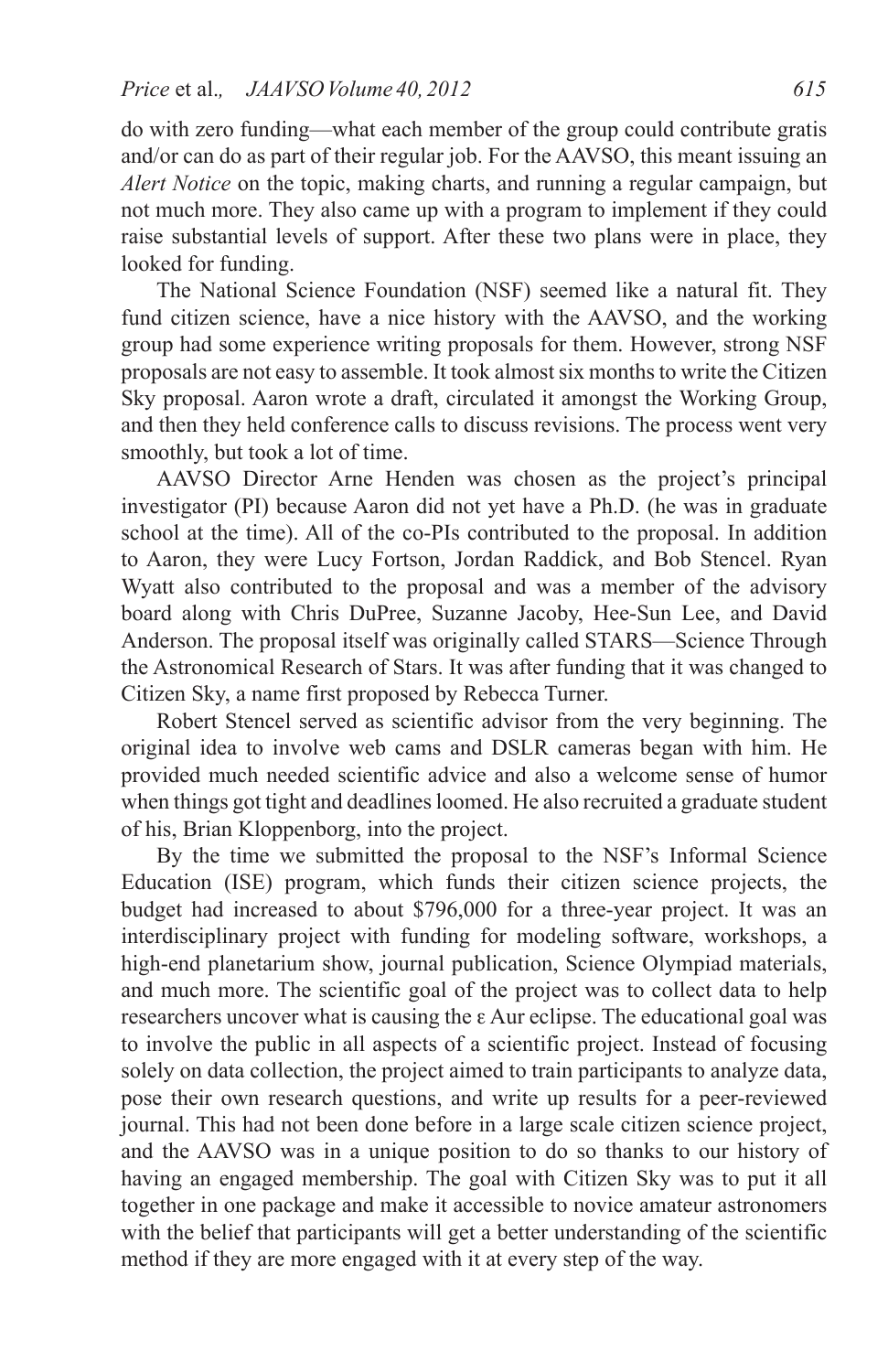The proposal was submitted in June 2008. In November 2008 we received the word that it had been favorably reviewed by the NSF. Over the next few months we answered questions and responded to suggestions from the NSF to strengthen the project. In mid-April 2009 we finally received official notification that the project would be fully funded. However, we were new to the NSF so there were substantial administrative tasks to complete before funding could begin. This additional delay caused a problem because, as we all know, the sky waits for no one. The eclipse was predicted to begin in the latter half of the year and we needed pre-eclipse observations. In the original proposal we planned to have almost a year to build the project, materials, and so on, before the eclipse began. Now we had to do a year's work in a few months.

Rebecca Turner was assigned the position of Project Manager, meaning she was responsible for overall implementation of the project. Dr. Bob was the scientific advisor. Brian Kloppenborg was hired as a staff member to assist Rebecca. The first author was funded to conduct an evaluation of the project, which eventually morphed into his dissertation at Tufts University. The Morrison Planetarium at the California Academy of Sciences, acting under Ryan Wyatt, was contracted to produce an eight-minute planetarium film for the project. The Adler Planetarium and Astronomy Museum, acting under Mark SubbaRao, was hired to develop an interactive eclipsing binary modeling software. Jordan Raddick at Johns Hopkins was hired to consult on web site development, which was mostly done by Kate Davis, the AAVSO webmaster at the time.

The first year of the project was dedicated to building infrastructure and data collection. The web site was officially launched in June 2009. It consisted of simplified versions of WebObs, the light curve generator, and the Quick Look file, tutorials on observing and reading light curves, online forums, and a blog maintained by the staff and Dr. Bob. The first Citizen Sky workshop was held in September 2009 at the Adler Planetarium in Chicago. The focus of the workshop was on data collection (visual, photoelectric, and spectra) and on the science behind the system.

The second year of the project was dedicated to building teams and training in data analysis. The non-observing aspect of Citizen Sky was designed around the concept of teams of participants working together. It was inspired by the success of the chart and comparison star database teams that were active in the AAVSO in the previous decade. A second workshop was held in August 2010 at the California Academy of Sciences in San Francisco. The focus of that workshop was on data analysis and writing scientific papers.

The third year of the project was dedicated to observing the end of the eclipse and writing papers for the *Journal of the AAVSO* (*JAAVSO)*. This was a less publicly active period as the teams worked on their papers, most of which are published in this edition of *JAAVSO,* about e Aur, Citizen Sky, and related topics.

So what is happening next with Citizen Sky? One of the lessons we learned in this project is that teams can indeed do great work. Evidence of that is in